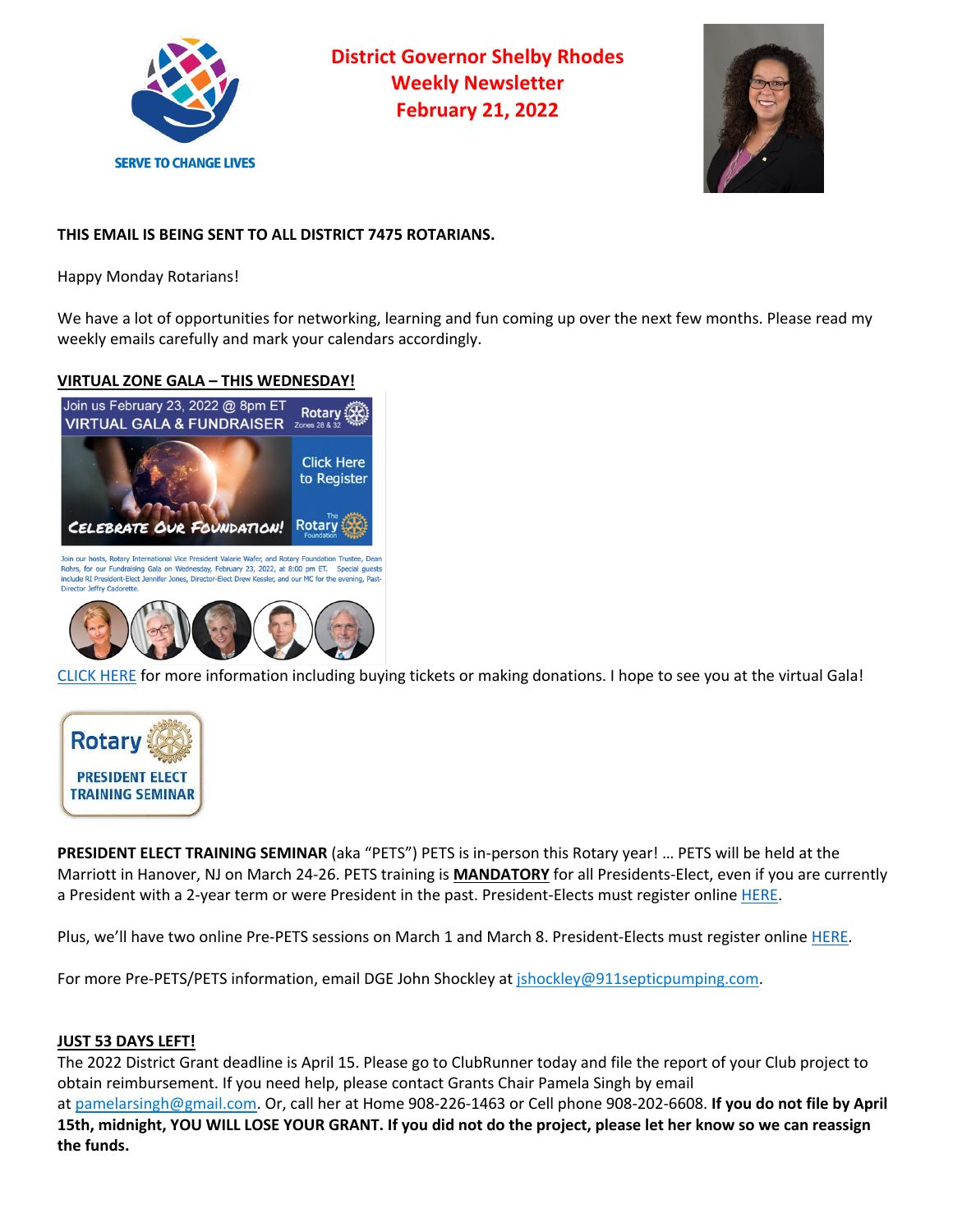## **DISTRICT RAFFLE IS COMING SOON!**

We'll start taking orders for 50/50 tickets in the District 7475 2022 raffle next week. **I'm asking each Club to discuss how many tickets they need over the next two weeks so they can place orders promptly once we open the ticket ordering window.** Tickets will be \$20 each with half (less ordinary expenses & fees) going to your Rotary Club's charitable endeavors. The raffle winners will be picked the night of the May 16 District Training Assembly at the Park Avenue Club in Florham Park. For more information, please email DGN Sam Maddali rphsam@gmail.com who is leading this effort this Rotary Year.

## **MANUAL OF PROCEDURES – ANNUAL UPDATE**

#### **Attention Club Presidents**

The link below will take you to a copy of the 2021-2022 District 7475 Manual of Procedures. (MOP). This is document that provides guidance on how the District operates. Each year there is an annual review and Club can recommend changes to MOP. If your club would like to recommend any changes, please submit the changes (or new additions) to PDG Barry Kroll (barrykroll@aol.com) who is the Chair of the MOP review committee. The deadline for submitting changes will be March 6, 2022. Approved changes will be incorporated into the 2022-2023 Manual of Procedures. The document will be voted upon at the District Training Assembly scheduled for May 7, 2022 **2020-2022 MANUAL OF PROCEDURES LINK**

## **MENTOR TRAINING**

Clubs should consider have a new member mentor program to help new members become acclimated to Rotary. Madison Rotary has an active mentor program and is providing a training for its mentors on Thursday, March  $3^{\text{rd}}$ , 4:30 to 5:30 pm via Zoom. Madison invites you as a guest to attend this mentor training. Below is the joint link. https://us02web.zoom.us/meeting/register/tZMsd-6gqjMpE9HTGb456oJa0Cbu1sFH8dyN

## **CLUBS NEWS - WHAT'S UP AROUND THE DISTRICT**

CLICK HERE to access this week's article. How does your Club get featured next week? Simply email your news to Rotary7475news@gmail.com. Our deadline is every Friday around 5 pm.

## **INSPIRING POLIO SPEAKER FOR YOUR NEXT ZOOM MEETING**

If your club is looking for a speaker on Zoom, John Nanni, who is a Polio survivor, is available. He has a Power Point presentation and is up on the latest developments in the eradication effort, and related topics. He is the Polio Chair for his Rotary District in Delaware. He's a former member of the Hamilton Club, NJ. Contact info: John Nanni; Email intenor@yahoo.com; Home phone 302-449-5346; Cell 609-605-4007.

## **INCASE YOU MISSED IT…**

At our January 25 District Leadership meeting our Public Image team lead an amazing training session. CLICK HERE to watch the video of the training. Complete resources from the training are available online HERE. Or, CLICK HERE to watch the entire District Leadership meeting. For more information, email me at Shelby@HartmannRhodes.com.

## **FEBRUARY AND MARCH EVENTS**

**Thursday, March 3 at 6 pm – Advisory College of Past District Governors** – The 2022 College meeting will be held at the Park Avenue Club in Florham Park. PDGs please mark your calendar and check your mail for a special invite. RSVPs from PDGs are due Thursday, February 24. Please email me with your RSVPs, Shelby@HartmannRhodes.com.

**Monday, March 14 at 12 noon – Membership Orientation Lunch & Learn** – We are hosting a Rotary member orientation program as part of our 2022 Lunch and Learn series. This program is designed for all members and is especially good for newer members, club officers and those in leadership positions. Rotary is a dynamic organization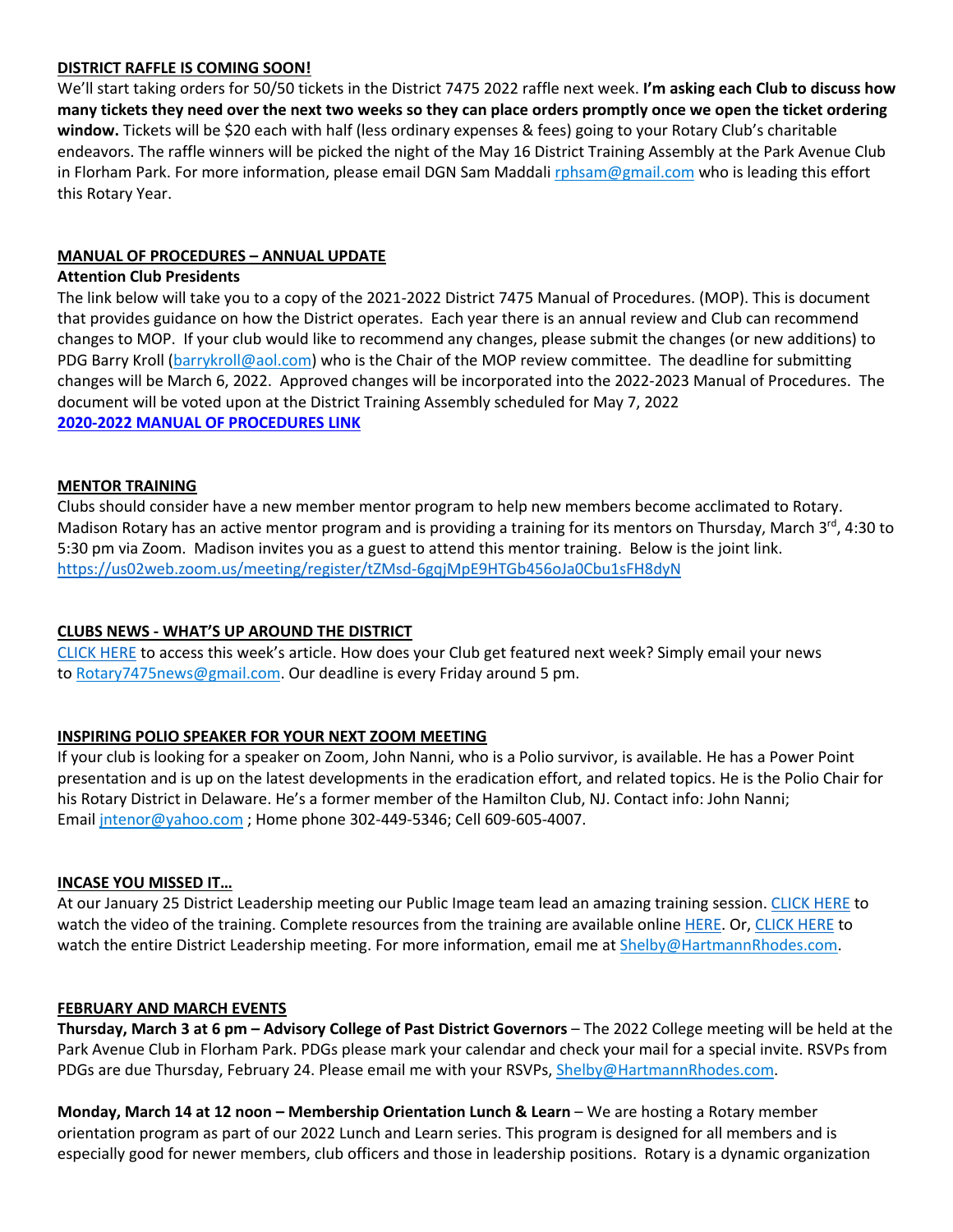and new initiatives are being implemented all the time – learn about the new trends in Rotary and help your club be more successful. Advance registration is required. Sign-up online HERE.

\*\*\* Please consider attending this important event. The session will be recorded but being online will get your individual questions answered. Presenters will include DGE John Shockley, DGN Sam Maddali, DGND Mark Hartmann and PDG Barry Kroll (our District Membership Chair) and myself. For more information, please email PDG Barry at barrykroll@aol.com.

**Tuesday, March 15 at 6 pm – District Leadership Meeting** – This meeting will be held at the Park Avenue Club in Florham Park 184 Park Avenue, Florham Park. Dinner plus unlimited soft drinks and two other drinks included per person. Tickets cost \$20 per person. Tickets should be purchased in advance by Friday, March 11 online HERE. For more information, email me at Shelby@HartmannRhodes.com.

**Thursday, March 31 at 6 pm** – **District Finance Committee** – This meeting will be held online via Zoom. Advance registration required. Sign-up online HERE. For more information, email Finance Committee Chair Larry Wefferling at larry@wefferlingcpa.com.

## **APRIL, MAY & JUNE 2022 EVENTS**

**Saturday, April 9 at 8 am - Rotary Leadership Institute (aka "RLI") –** Rotary Leadership Institute will take place virtually for this session. Cost for the program is \$25.00 payable at time of registration. The District will provide a limited number of scholarships and reimburse attendees after successful completion of the program. Please consider signing up or better yet bring a team from your club. Excellent Club leadership and an understanding of Rotary is essential to the future success of your club. Does your club have more members than it knows what to do with? Are you providing more services and programs than ever before? Is your club working both locally and internationally? Does everyone in you club understand The Rotary Foundation? These topics are just a few of the items that will be covered at RLI. **CLICK HERE TO REGISTER**

**CLICK HERE FOR RLI FLYER (send to your club members)**

For more information, email PDG Barry Kroll at barrykroll@aol.com.

**APRIL 22-24, 2022 – ANNUAL DISTRICT 7475 CONFERENCE –** Details, agenda, and registration information are available on the district website, **CLICK HERE** for details. For more information, contact 2022 District Conference Chair Mike "Dutch" Minor at mminor@onevera.com.

## **FRONTLINE HERO AWARDS AT THE DISTRICT CONFERENCE**

For those Clubs that participated in last year's District Conference Frontline Hero Awards, it was a special new addition to the conference. **PHOTOS ATTACHED.**For the 2nd Annual Awards, we will be requesting all Clubs in District 7475 nominate a local firefighter, EMT, and police officer in their Club's jurisdiction for recognizing outstanding Service Above Self in their local communities last year and award them with a "of the year" heroes medal that can be worn on their uniforms. During the District Conference, there will be a two-day exhibit in the House of Inspiration that will showcase a continuous slideshow of photos of your Club participating in the event and showcasing our frontline heroes. For questions about this new Initiative or how to participate, please send all questions to Rotarian Joseph Wutkowski (D7475) at 732-877-5816 or RotarianJoe7475@gmail.com.

**Saturday, April 30 – Rotary Empanadas & Food Truck Festival supporting The Rotary Foundation Annual Fund –** We're looking for Clubs to be sponsors for this Annual Fund fundraiser which will be held from 11 am to 7 pm at Central Jersey Airport in Manville (Somerset County.) For a \$1,000 sponsorship, Clubs will get a Paul Harris Fellow plus 10 event tickets. We need your support at this event to reach our fundraising goals. **CLICK HERE TO SIGN UP.** For more information, email event Chair Joe Nastus at jnastus150@gmail.com.

**Tuesday, May 3 at 6 pm – District Leadership Meeting** – This meeting will be held at the Park Avenue Club in Florham Park. Agenda to follow. Save the date. For more information, email me at Shelby@HartmannRhodes.com.

**Monday, May 16 – 2022 District Training Assembly** – Presidents-Elect, Secretaries-Elect, Treasurers-Elect and Foundation Chairs-Elect will take over the Park Avenue Club in Florham Park for training. Mark your calendars now.